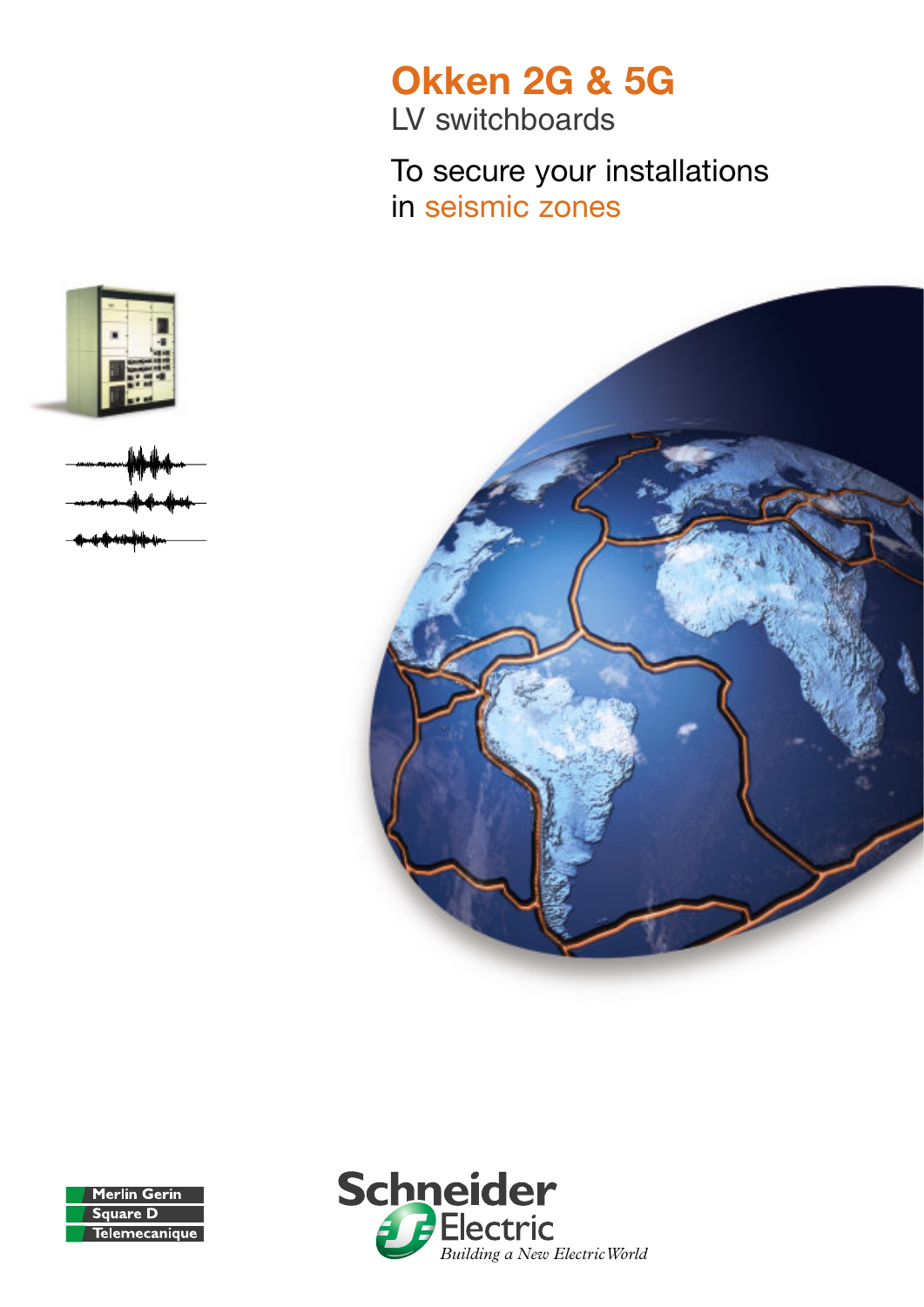# **Okken 2G & 5G**

To secure your installations in seismic zones

#### With **Okken 2G and 5G,**

Schneider Electric quarantees that in all circumstances you can count on the availability of electric power to ensure continuity of service and operation of your industrial, tertiary or infrastructure facility.

## **Resistant to your environment**

The new Okken 2G & 5G power switchboard offering is a development of the Okken product range, which has already proved itself in thousands of facilities throughout the world. It is designed to cope with stress during earthquakes: Strong mechanical resistance to tremors;

- **Little deformation of the switchboard:**
- Continuity of electricity service.

Depending on the zone in which the facility is located and the type of application, Schneider Electric proposes two equipment levels:

#### **> Okken 2G**

The 2G version has a switchboard structure (frames and plinths) reinforced by angle brackets and a floor-mounting base of different design providing even more stiffness for the switchboard structure.

#### **> Okken 5G**

The 5G version is a variant of Okken 2G with extra reinforcements (top and bottom cross braces), appropriate fasteners, and a rear door panelling to meet the requirements laid down for nuclear and industrial applications demanding a very high safety level.

### **Proven reliability**

The Okken 2G & 5G switchboards undergo full-scale testing by Schneider Electric for use in major industrial facilities or sensitive infrastructures. They comply with the most demanding local and international standards: IBC 2003 floor and roof, IEC 60721-2-6, IEC 68-3-3, EDF HN20 E53, etc.



Extraorts Chemical plants Data centres **n** Nuclear facilities water treatment from and steel industry **n** Cement plants **n**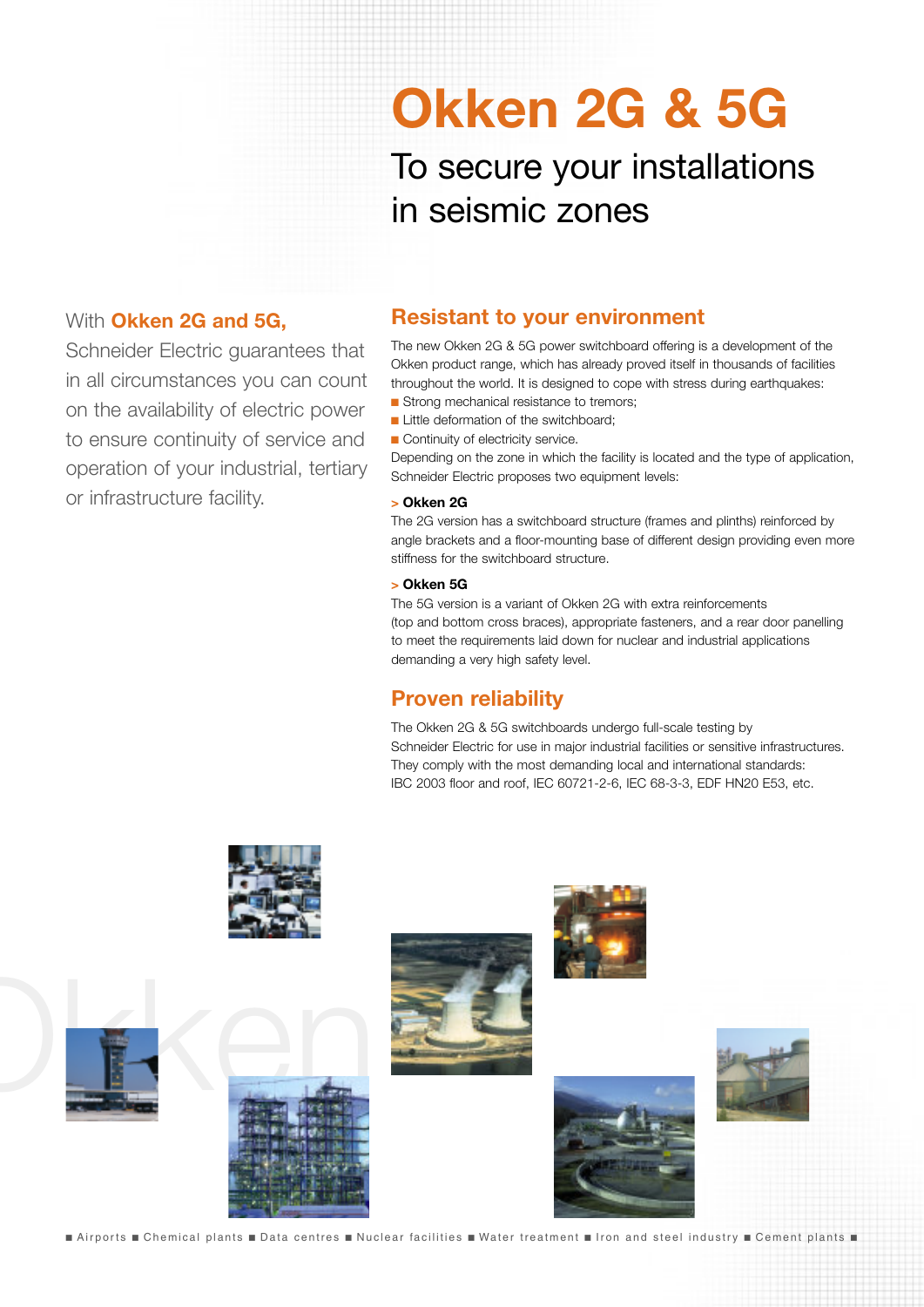

## **Schneider Electric solutions**

|                                | <b>CEI</b><br>$68 - 3 - 3$ | Seismic zone      | <b>Modified Mercalli Intensity Scale</b>                                                   | <b>Richter Scale</b><br>(approximate values) |
|--------------------------------|----------------------------|-------------------|--------------------------------------------------------------------------------------------|----------------------------------------------|
| $\overline{2}$<br><b>Okken</b> | AG <sub>2</sub>            | $\left( 0\right)$ | Tremors not felt                                                                           | $0 - 2$                                      |
|                                |                            |                   | Tremors felt by a few people at rest<br>2                                                  | $1 - 2$                                      |
|                                |                            |                   | Parked cars may move<br>3                                                                  | $2 - 3$                                      |
|                                |                            |                   | Glass and dishes shake                                                                     | $3 - 4$                                      |
|                                |                            | ①                 | 5<br>Tremors felt outdoors                                                                 | $4 - 5$                                      |
|                                | AG <sub>3</sub>            | $\circled{2}$     | Breaking glass, falling merchandise<br>6                                                   | $5-6$                                        |
|                                |                            |                   | Tremors felt in moving vehicles                                                            | $5 - 7$                                      |
|                                |                            | $\circled{3}$     | Major damage to:<br><b>De</b> brick buildings<br>8<br>$\blacksquare$ irrigation structures | $6 - 8$                                      |
|                                | AG <sub>5</sub>            | $\circledast$     | Landslides<br>9                                                                            | $7 - 9$                                      |
|                                |                            |                   | Most masonry structures are destroyed<br>10                                                |                                              |
|                                |                            |                   | Permanent ground deformation                                                               | 8 and above                                  |
|                                |                            |                   | Almost total destruction                                                                   |                                              |

Table excerpted from IEC 721-2-6

EDF (French Electricity Board) technical specification







 $\blacksquare$  Frame reinforcements  $\blacksquare$  Plinth  $\blacksquare$  Framework  $\blacksquare$  Fasteners  $\blacksquare$  Front face